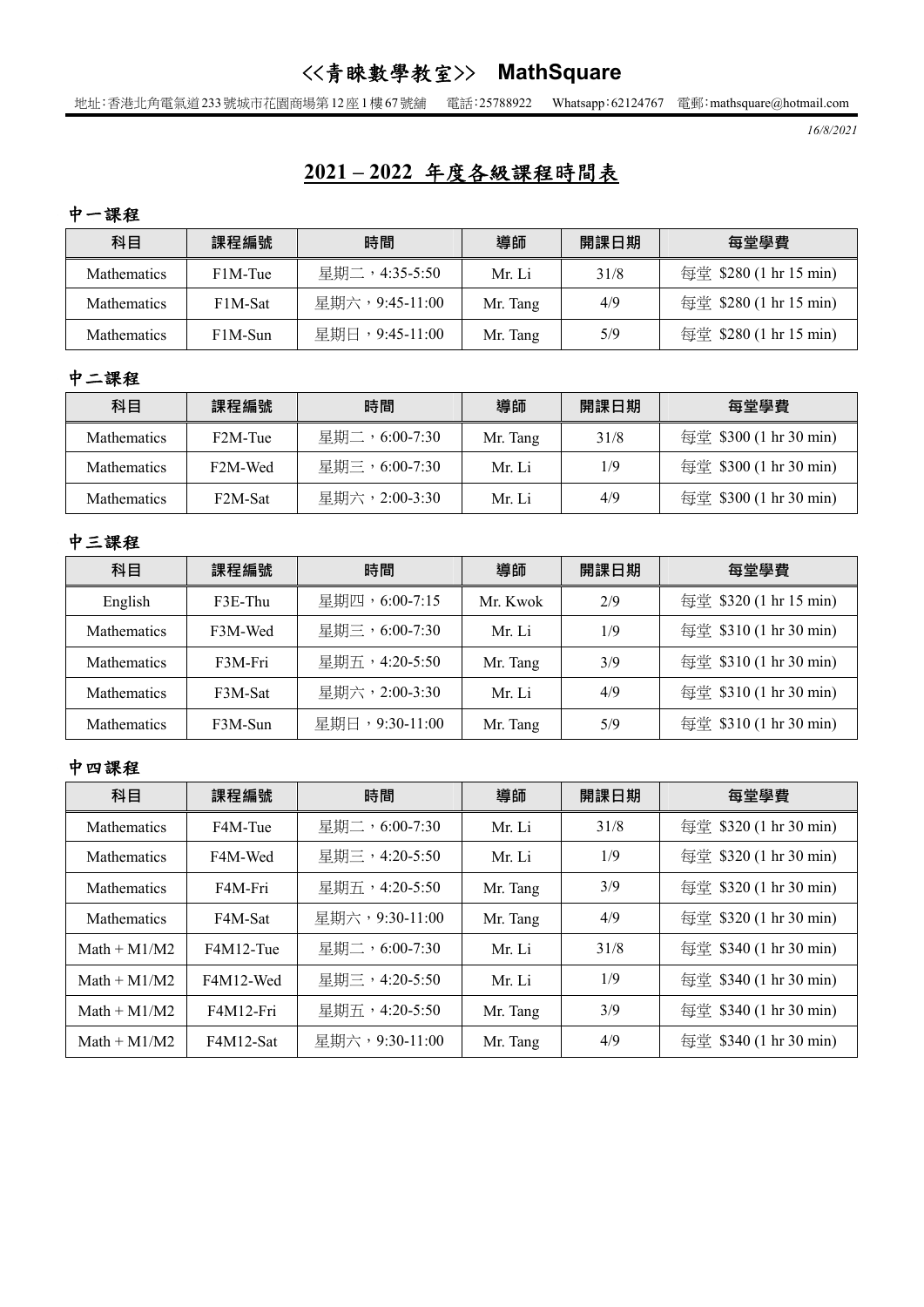#### 中五課程

| 科目                 | 課程編號                     | 時間              | 導師       | 開課日期 | 每堂學費                   |
|--------------------|--------------------------|-----------------|----------|------|------------------------|
| English            | F5E-Thu                  | 星期四,4:30-5:45   | Mr. Kwok | 2/9  | 每堂 \$360 (1 hr 15 min) |
| <b>Mathematics</b> | F5M-Mon                  | 星期一,4:20-5:50   | Mr. Tang | 30/8 | 每堂 \$340 (1 hr 30 min) |
| <b>Mathematics</b> | F5M-Tue-A                | 星期二,4:20-5:50   | Mr. Tang | 31/8 | 每堂 \$340 (1 hr 30 min) |
| <b>Mathematics</b> | F5M-Tue-B                | 星期二,6:00-7:30   |          | 31/8 | 每堂 \$340 (1 hr 30 min) |
| <b>Mathematics</b> | F5M-Wed                  | 星期三,4:20-5:50   | Mr. Li   | 1/9  | 每堂 \$340 (1 hr 30 min) |
| <b>Mathematics</b> | 星期四,4:20-5:50<br>F5M-Thu |                 | Mr. Tang | 2/9  | 每堂 \$340 (1 hr 30 min) |
| <b>Mathematics</b> | F5M-Fri                  | 星期五,6:00-7:30   | Mr. Li   | 3/9  | 每堂 \$340 (1 hr 30 min) |
| <b>Mathematics</b> | F5M-Sat                  | 星期六,10:30-12:00 | Mr. Li   | 4/9  | 每堂 \$340 (1 hr 30 min) |
| <b>Mathematics</b> | F5M-Sun                  | 星期日,11:10-12:40 | Mr. Tang | 5/9  | 每堂 \$340 (1 hr 30 min) |
| Math $+ M1/M2$     | F5M12-Tue                | 星期二,4:20-5:50   | Mr. Tang | 31/8 | 每堂 \$360 (1 hr 30 min) |
| Math $+ M1/M2$     | F5M12-Thu                | 星期四,4:20-5:50   | Mr. Tang | 2/9  | 每堂 \$360 (1 hr 30 min) |
| $Math + M1/M2$     | F5M12-Fri                | 星期五,4:20-5:50   | Mr. Li   | 3/9  | 每堂 \$360 (1 hr 30 min) |
| Math $+ M1/M2$     | F5M12-Sat                | 星期六,11:10-12:40 | Mr. Tang | 4/9  | 每堂 \$360 (1 hr 30 min) |
| $Math + M1/M2$     | F5M12-Sun                | 星期日,11:10-12:40 | Mr. Tang | 5/9  | 每堂 \$360 (1 hr 30 min) |

#### 中六課程

| 科目                 | 課程編號                 | 時間             | 導師       | 開課日期 | 每堂學費                   |
|--------------------|----------------------|----------------|----------|------|------------------------|
| <b>Mathematics</b> | F6M-Mon              | 星期一,6:00-7:30  | Mr. Tang | 30/8 | 每堂 \$360 (1 hr 30 min) |
| <b>Mathematics</b> | F <sub>6</sub> M-Tue | 星期二,6:00-7:30  | Mr. Tang | 31/8 | 每堂 \$360 (1 hr 30 min) |
| <b>Mathematics</b> | F6M-Sat              | 星期六,12:15-1:45 | Mr. Li   | 4/9  | 每堂 \$360 (1 hr 30 min) |
| $Math + M1/M2$     | $F6M12$ - Mon        | 星期一,6:00-7:30  | Mr. Tang | 30/8 | 每堂 \$380 (1 hr 30 min) |
| $Math + M1/M2$     | $F6M12$ -Tue         | 星期二,6:00-7:30  | Mr. Tang | 31/8 | 每堂 \$380 (1 hr 30 min) |
| $Math + M1/M2$     | F6M12-Sat            | 星期六,12:15-1:45 | Mr. Li   | 4/9  | 每堂 \$380 (1 hr 30 min) |

## 備註 :

1. 報名方法:

填妥報名表後,請以郵寄(香港北角電氣道 233 號城市花園商場第 12 座 1 樓 67 號舖)、電郵(mathsquare@hotmail.com)、親自交往本中心,或 利用右方的 QR code 將報名表傳送至本中心。為免混亂,恕不接受電話 報名。確定報讀人數後,本中心將會盡快通知結果,學生可於常規課程 第一堂繳交學費。

- 2. 由於每班的學生名額有限,本中心將會以先到先得的形式取錄學生。
- 3. 本中心將保留所有學額分配的最終決定權。

# **告假及補堂安排**

1. 學生應出席所有課堂。如必須告假,請盡早通知本中心。不論病假或事假,均會安排日後補堂,但不 會扣除學費。